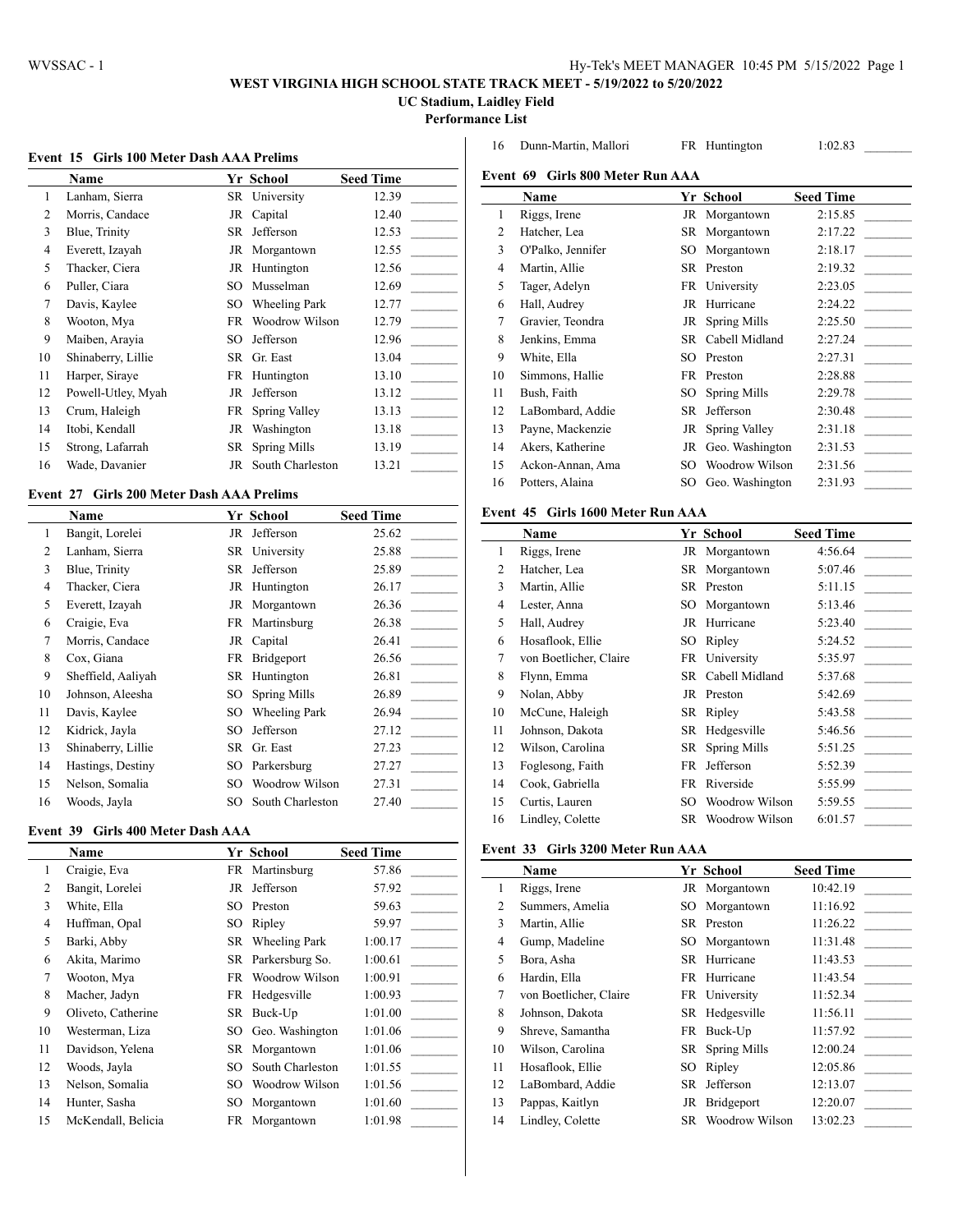### **WEST VIRGINIA HIGH SCHOOL STATE TRACK MEET - 5/19/2022 to 5/20/2022 UC Stadium, Laidley Field**

#### **Performance List**

 $\overline{a}$ 

 $\overline{a}$ 

#### **Event 33 ...(Girls 3200 Meter Run AAA)**

|    | Name              | <b>Yr School</b>    | <b>Seed Time</b> |  |
|----|-------------------|---------------------|------------------|--|
|    | 15 Curtis, Lauren | SO Woodrow Wilson   | 13:02.60         |  |
| 16 | West, Jessica     | JR South Charleston | 13:19.90         |  |

#### **Event 9 Girls 100 Meter Hurdles 33" AAA Prelims**

|                | Name             |     | Yr School            | <b>Seed Time</b> |
|----------------|------------------|-----|----------------------|------------------|
| 1              | Haught, Lily     | JR  | Hurricane            | 14.84            |
| 2              | Gherke, Addison  | FR  | Parkersburg          | 15.19            |
| 3              | Wharton, Lily    | SO  | Parkersburg          | 15.35            |
| $\overline{4}$ | Watts, Ikira     | SR  | Huntington           | 15.83            |
| 5              | Smith, Aliyah    |     | JR Riverside         | 16.14            |
| 6              | Abraham, Sophie  |     | JR Wheeling Park     | 16.21            |
| 7              | Mason, Willow    |     | JR Martinsburg       | 16.29            |
| 8              | Goins, Briauna   | JR  | Jefferson            | 16.36            |
| 9              | Jay, T'Asya      | JR  | Jefferson            | 16.54            |
| 10             | Hanna, Lily      | SO  | <b>Wheeling Park</b> | 16.57            |
| 11             | Cale, Chloe      | JR  | Buck-Up              | 16.94            |
| 12             | Shoemaker, Paris |     | SR Martinsburg       | 17.33            |
| 13             | Gestl, Hope      | JR  | Jefferson            | 17.44            |
| 14             | Conrad, Paige    |     | FR University        | 17.51            |
| 15             | Leach, Willow    | SO. | Geo. Washington      | 17.55            |
| 16             | Runyon, Savannah | JR  | St. Albans           | 18.01            |

#### **Event 51 Girls 300 Meter Hurdles 30" AAA**

|    | <b>Name</b>          |    | Yr School            | <b>Seed Time</b> |
|----|----------------------|----|----------------------|------------------|
| 1  | Haught, Lily         | JR | Hurricane            | 45.45            |
| 2  | Pugh, Dezi           | JR | Buck-Up              | 46.47            |
| 3  | Gherke, Addison      | FR | Parkersburg          | 46.49            |
| 4  | Wharton, Lily        | SO | Parkersburg          | 47.03            |
| 5  | Jay, T'Asya          | JR | Jefferson            | 48.29            |
| 6  | Blake, Janique       | JR | Hedgesville          | 48.34            |
| 7  | Runyon, Savannah     | JR | St. Albans           | 49.00            |
| 8  | Hanna, Lily          | SO | <b>Wheeling Park</b> | 49.35            |
| 9  | Abraham, Sophie      | JR | Wheeling Park        | 49.83            |
| 10 | Gestl, Hope          | JR | Jefferson            | 50.17            |
| 11 | Dunn-Martin, Mallori | FR | Huntington           | 50.38            |
| 12 | Johnson, Claire      | FR | Huntington           | 50.46            |
| 13 | Cooper, Whitleigh    | SО | Cabell Midland       | 50.99            |
| 14 | Taylor, Sierra       | JR | John Marshall        | 51.07            |
| 15 | Leach, Willow        | SО | Geo. Washington      | 51.44            |
| 16 | Collins, Hayley      | JR | Princeton            | 52.74            |

#### **Event 63 Girls 4x100 Meter Relay AAA**

|                | <b>Team</b>          | Relay | <b>Seed Time</b> |
|----------------|----------------------|-------|------------------|
| 1              | Jefferson            |       | 49.49            |
| $\overline{c}$ | Morgantown           |       | 50.18            |
| 3              | <b>Spring Mills</b>  |       | 50.47            |
| $\overline{4}$ | <b>Wheeling Park</b> |       | 50.81            |
| 5              | Huntington           |       | 50.94            |
| 6              | Musselman            |       | 51.47            |
| 7              | Spring Valley        |       | 51.86            |
| 8              | Hurricane            |       | 51.92            |
| 9              | Martinsburg          |       | 52.13            |
| 10             | Parkersburg          |       | 52.61            |
| 11             | Bridgeport           |       | 52.69            |

| 12 Capital          | 52.71 |  |
|---------------------|-------|--|
| 13 South Charleston | 52.82 |  |
| 14 Hampshire        | 53.10 |  |
| 15 Cabell Midland   | 53.12 |  |
| 16 Geo. Washington  | 54.21 |  |

## **Event 57 Girls 4x200 Meter Relay AAA**

|    | <b>Team</b>          | Relay | <b>Seed Time</b> |
|----|----------------------|-------|------------------|
| 1  | Jefferson            |       | 1:44.42          |
| 2  | Huntington           |       | 1:46.35          |
| 3  | <b>Spring Mills</b>  |       | 1:46.59          |
| 4  | <b>Wheeling Park</b> |       | 1:47.72          |
| 5  | Woodrow Wilson       |       | 1:47.93          |
| 6  | Morgantown           |       | 1:48.36          |
| 7  | Buck-Up              |       | 1:48.63          |
| 8  | Parkersburg          |       | 1:49.23          |
| 9  | Spring Valley        |       | 1:49.28          |
| 10 | South Charleston     |       | 1:49.45          |
| 11 | Hedgesville          |       | 1:50.64          |
| 12 | Bridgeport           |       | 1:51.71          |
| 13 | Musselman            |       | 1:51.93          |
| 14 | Hampshire            |       | 1:52.16          |
| 15 | Geo. Washington      |       | 1:52.59          |
| 16 | Hurricane            |       | 1:52.75          |

#### **Event 75 Girls 4x400 Meter Relay AAA**

|                | <b>Team</b>          | Relay | <b>Seed Time</b> |
|----------------|----------------------|-------|------------------|
| 1              | Morgantown           |       | 4:04.34          |
| 2              | Hedgesville          |       | 4:05.49          |
| 3              | <b>Spring Mills</b>  |       | 4:05.58          |
| $\overline{4}$ | <b>Wheeling Park</b> |       | 4:13.52          |
| 5              | Preston              |       | 4:13.61          |
| 6              | Parkersburg          |       | 4:14.81          |
| 7              | Buck-Up              |       | 4:15.16          |
| 8              | Huntington           |       | 4:17.82          |
| 9              | Ripley               |       | 4:18.81          |
| 10             | Cabell Midland       |       | 4:20.61          |
| 11             | University           |       | 4:21.20          |
| 12             | Jefferson            |       | 4:24.90          |
| 13             | Martinsburg          |       | 4:24.94          |
| 14             | Geo. Washington      |       | 4:25.92          |
| 15             | Woodrow Wilson       |       | 4:30.23          |
| 16             | Gr. East             |       | 4:30.59          |

#### **Event 3 Girls 4x800 Meter Relay AAA**

|    | Team                | Relay | <b>Seed Time</b> |
|----|---------------------|-------|------------------|
|    | Morgantown          |       | 9:53.97          |
| 2  | Hurricane           |       | 10:00.63         |
| 3  | Ripley              |       | 10:08.74         |
| 4  | Jefferson           |       | 10:10.10         |
| 5  | Parkersburg         |       | 10:12.77         |
| 6  | <b>Spring Mills</b> |       | 10:13.69         |
| 7  | University          |       | 10:14.41         |
| 8  | Cabell Midland      |       | 10:20.50         |
| 9  | Hedgesville         |       | 10:24.27         |
| 10 | Musselman           |       | 10:26.64         |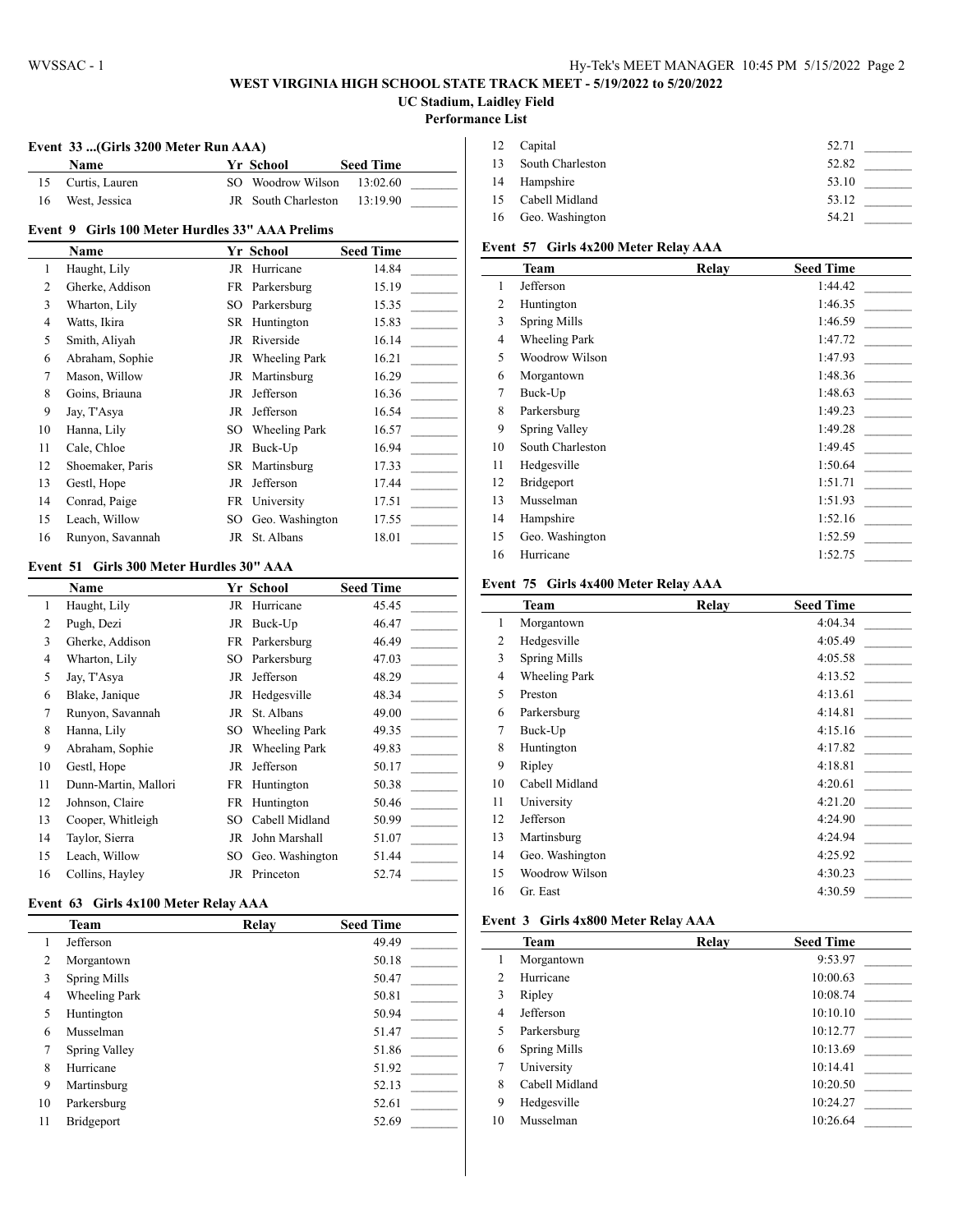# **WEST VIRGINIA HIGH SCHOOL STATE TRACK MEET - 5/19/2022 to 5/20/2022**

**UC Stadium, Laidley Field**

**Performance List**

 $\overline{a}$ 

# **Event 3 ...(Girls 4x800 Meter Relay AAA)**

|    | Team            | <b>Relay</b> | <b>Seed Time</b> |
|----|-----------------|--------------|------------------|
| 11 | Preston         |              | 10:27.68         |
| 12 | Geo. Washington |              | 10:28.57         |
| 13 | Wheeling Park   |              | 10:34.94         |
| 14 | Buck-Up         |              | 10:52.03         |
| 15 | Princeton       |              | 11:15.79         |
| 16 | Gr. East        |              | 11:15.91         |
|    |                 |              |                  |

| 8  | Hamrick, Sallyanna |     | JR Bridgeport        | $9 - 00.00$ |  |
|----|--------------------|-----|----------------------|-------------|--|
| 9  | Nelson, Candice    |     | JR Spring Mills      | $9 - 00.00$ |  |
| 10 | Taylor, Jordyn     | SO. | Cabell Midland       | 8-06.00     |  |
| 11 | Devall, Isabelle   |     | SO Morgantown        | 8-06.00     |  |
| 12 | McGurgan, Dora     |     | SO Spring Mills      | 8-06.00     |  |
| 13 | Malone, Summer     |     | JR Washington        | 8-06.00     |  |
| 14 | Bruker, Caroline   |     | SR Parkersburg       | 8-06.00     |  |
| 15 | Stamat, Clover     | SO. | Hedgesville          | 8-00.00     |  |
| 16 | Charlton, Olivia   | SR. | <b>Wheeling Park</b> | 7-06.00     |  |
|    |                    |     |                      |             |  |

## **Event 93 Girls Long Jump AAA**

|    | <b>Name</b>       |    | Yr School       | <b>Seed Mark</b> |
|----|-------------------|----|-----------------|------------------|
| 1  | Lanham, Sierra    |    | SR University   | 18-05.00         |
| 2  | Macher, Jadyn     | FR | Hedgesville     | 17-02.50         |
| 3  | Craigie, Eva      |    | FR Martinsburg  | 17-00.25         |
| 4  | Cale, Chloe       |    | JR Buck-Up      | 16-09.00         |
| 5  | Mowder, Camryn    | SR | John Marshall   | 16-05.75         |
| 6  | Fisher, Tori      |    | SR Ripley       | 16-03.75         |
| 7  | Ince, Kyndall     | SO | Woodrow Wilson  | 16-03.00         |
| 8  | Harper, Siraye    | FR | Huntington      | 16-02.00         |
| 9  | Smith, Aliyah     | JR | Riverside       | 16-00.25         |
| 10 | Itobi, Kendall    |    | JR Washington   | 16-00.25         |
| 11 | Crum, Haleigh     | FR | Spring Valley   | 15-11.25         |
| 12 | King, Briana      | FR | Spring Mills    | 15-10.25         |
| 13 | Beverage, Breanna | JR | Parkersburg So. | 15-10.25         |
| 14 | Shirley, Erica    | FR | Washington      | 15-10.00         |
| 15 | Knorr, Johnna     | SO | Brooke          | 15-06.75         |
| 16 | Morris, Candace   | JR | Capital         | 14-10.25         |

#### **Event 81 Girls Shot Put AAA**

|    | <b>Name</b>        |     | Yr School         | <b>Seed Mark</b> |
|----|--------------------|-----|-------------------|------------------|
| 1  | Staples, Bella     |     | JR Woodrow Wilson | 36-03.00         |
| 2  | Moore, Markayla    |     | SR Huntington     | 35-05.00         |
| 3  | Crowder, Mallory   |     | JR Riverside      | 34-07.00         |
| 4  | Goins, Briauna     |     | JR Jefferson      | 34-01.00         |
| 5  | Chrisman, Keleigh  | SO. | Musselman         | 32-09.75         |
| 6  | Davis, Sierra      |     | JR Preston        | 32-07.50         |
| 7  | Leaman, Jacqualin  |     | JR Parkersburg    | 32-04.50         |
| 8  | Casto, Mia         |     | SR Ripley         | 31-09.00         |
| 9  | Rutherford, Diana  |     | JR Musselman      | 31-08.00         |
| 10 | Goldizen, Olivia   | JR  | Bridgeport        | 31-07.00         |
| 11 | Thacker, Peyton    |     | FR Martinsburg    | 30-09.50         |
| 12 | Clary, Cameron     |     | FR Cabell Midland | 30-08.00         |
| 13 | Buterbaugh, Hannah |     | JR Brooke         | 30-03.75         |
| 14 | Nguetsa, Alexandra | SО  | Musselman         | 30-03.00         |
| 15 | Radford, Helena    | SR. | Jefferson         | 30-00.75         |
| 16 | Keaton, Kalista    | SR  | Woodrow Wilson    | 28-09.00         |

# **Event 87 Girls Discus Throw AAA**

l,

|   | <b>Name</b>      | Yr School        | <b>Seed Mark</b> |  |
|---|------------------|------------------|------------------|--|
|   | Zuliani, Cameron | SR Buck-Up       | 119-10           |  |
|   | Davis, Sierra    | JR Preston       | 116-02           |  |
|   | Fazzini, Adriana | JR Wheeling Park | 112-06           |  |
| 4 | Radford, Helena  | SR Jefferson     | $107-10$         |  |
|   | Shanley, Haley   | JR Jefferson     | 106-01           |  |
| 6 | Halterman, Lyza  | FR Bridgeport    | 105-02           |  |

| Event   21    Girls 4x102.5 Meter Shuttle Hurdle AAA |  |
|------------------------------------------------------|--|
|------------------------------------------------------|--|

|    | <b>Team</b>          | Relay | <b>Seed Time</b> |
|----|----------------------|-------|------------------|
| 1  | Parkersburg          |       | 1:05.08          |
| 2  | Jefferson            |       | 1:06.74          |
| 3  | Huntington           |       | 1:08.45          |
| 4  | Musselman            |       | 1:08.78          |
| 5  | Hurricane            |       | 1:08.84          |
| 6  | Buck-Up              |       | 1:08.86          |
| 7  | John Marshall        |       | 1:09.78          |
| 8  | Ripley               |       | 1:11.26          |
| 9  | Hampshire            |       | 1:11.33          |
| 10 | Cabell Midland       |       | 1:11.40          |
| 11 | Martinsburg          |       | 1:11.55          |
| 12 | <b>Wheeling Park</b> |       | 1:12.32          |
| 13 | <b>Spring Mills</b>  |       | 1:12.53          |
| 14 | Riverside            |       | 1:15.17          |
| 15 | Woodrow Wilson       |       | 1:16.98          |
| 16 | St. Albans           |       | 1:18.02          |

#### **Event 99 Girls High Jump AAA**

|    | Name                 |      | Yr School          | <b>Seed Mark</b> |
|----|----------------------|------|--------------------|------------------|
| 1  | Mowder, Camryn       | SR   | John Marshall      | 5-04.00          |
| 2  | Walker, Jailah       |      | SR Wheeling Park   | 5-02.00          |
| 3  | Skeen, Bella         | FR   | Ripley             | 5-00.00          |
| 4  | Nelson, Somalia      | SO   | Woodrow Wilson     | 5-00.00          |
| 5  | Butcher, Jonna       | JR   | Morgantown         | 5-00.00          |
| 6  | Stewart, Abigale     | FR   | Bridgeport         | 5-00.00          |
| 7  | Daniels, Marijane    |      | FR Capital         | $4 - 10.00$      |
| 8  | Hawkins, Jaela       |      | SR Huntington      | $4 - 10.00$      |
| 9  | Goins, Briauna       |      | JR Jefferson       | $4 - 10.00$      |
| 10 | Maynard, Macie       | SO - | Spring Valley      | $4 - 10.00$      |
| 11 | Dunn-Martin, Mallori |      | FR Huntington      | 4-08.00          |
| 12 | Sangrampurkar, Reva  |      | FR Geo. Washington | 4-08.00          |
| 13 | McBride, Kora        | FR   | Hampshire          | 4-08.00          |
| 14 | Wade, Davanier       | JR   | South Charleston   | 4-08.00          |
| 15 | Yates, Skylar        | SR   | Hedgesville        | 4-06.00          |
| 16 | Dayley, Keirston     |      | SR Musselman       | 4-06.00          |

## **Event 105 Girls Pole Vault AAA**

|   | Name            | Yr School          | <b>Seed Mark</b> |
|---|-----------------|--------------------|------------------|
|   | Smith, Faith    | SR Geo. Washington | 10-06.00         |
|   | Yates, Skylar   | SR Hedgesville     | 10-00.00         |
| 3 | Ryan, Morgan    | JR Morgantown      | $9 - 06.00$      |
| 4 | Parsons, Jazmin | JR Ripley          | $9 - 06.00$      |
|   | Phalen, Mya     | SO Ripley          | $9 - 00.00$      |
| 6 | Miller, Morgan  | JR Hurricane       | $9 - 00.00$      |
|   | Gandee, Gwyneth | SR Ripley          | $9 - 00.00$      |